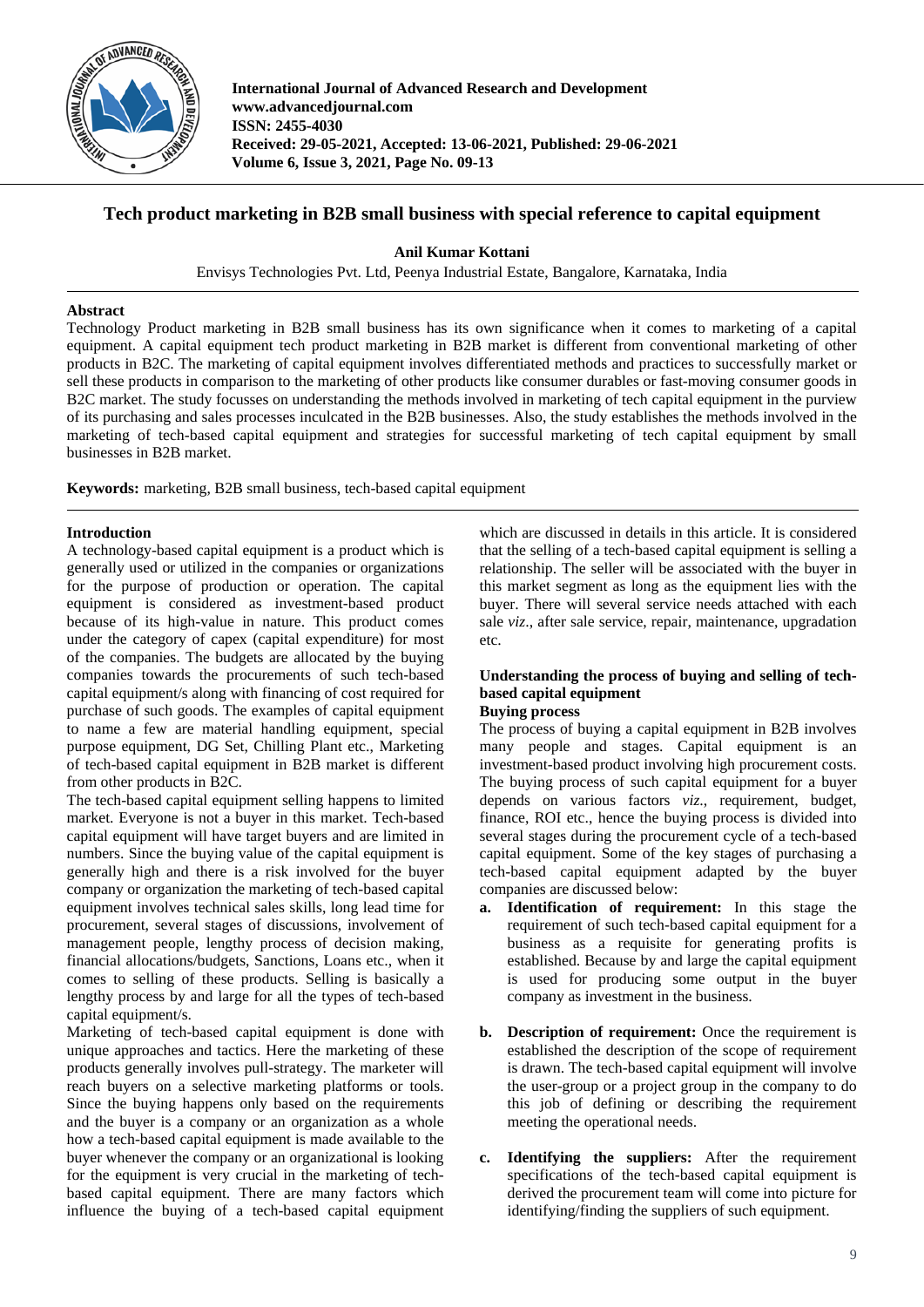- **e. Decision making:** The decision-making process with the short-listed supplier who has been selected for placing an order involves different stages of decision makers or approvers in the buyer company as the decision involves high cost and budget allocation.
- **f. Negotiation:** The capital equipment purchases are planned as Capex budget during financial year by the buyer company and accordingly procurement personnel will adhere to the budget limitations during the negotiation process with the supplier/s. Since the cost involved is high usually there will be multiple stages of negotiations with the supplier in order to establish the agreement with commercial terms of supply such as price discount, credit payment terms, lead time discussion, P&F, freight/transportation, insurance etc.,
- **g. Order placement**: This will be final stage of purchase cycle wherein the Purchase Order or Work Order is made according to the price and supply terms mutually agreed by the supplier and buyer and purchase order is placed on a supplier for its acceptance and execution.

#### **Sales process**

Sales cycle of a tech-based capital equipment like the buying process involves a long-time for closure of sale. Since it involves high-value buying the completion of sales cycle varies from many days to months. Also, the process of sales of each tech-based capital equipment involves many stages and people for closure of sales. Some of the key stages of sales cycle of a capital equipment employed by a small business in the process of selling its tech-based capital equipment are hereby discussed.

**a. Lead or enquiry generation:** For any business lead or enquiry is the starting point for business. This acts as an ingredient to run or succeed in business. No business can exist without sales. When it comes to generation of leads for tech-based capital equipment it requires strategic approach to pull the buyers to your business. Sometime it is very tricky to drive the buyers for contacting you. Whether it is offline or online lead generation in B2B market is different from B2C. Since the market is limited, identifying target buyer group before the seller company plan its lead generation strategy is essential. There is a need to combine all the possibilities of generating a lead to your business whether it is personal sales, direct marketing, print media advertisement, exhibitions, referrals or online marketing involving the usage of various e-marketing tools like e-mail, B2B portals, SEO/SEM, Blog, Video etc., the objective of a seller company should be to target and capture every requirement arising out of various markets for time to time. Because the number of leads generated decides the volume and growth of B2B business.

- **b. Understanding the lead or exploring the lead:** In this stage after the lead is generated sales team will try to understand the requirement and explore the details with the buyers with required discussions with the end-users. Generally, in a tech-based capital equipment selling the lead exploration involves the technical discussions with the users of buying company to understand the requirement and freeze the requirement before making a suitable offer or quotation.
- **c. Making an offer / quotation:** Making an offer for a tech-based capital equipment involves price estimations according to requirements especially when it is customized according to the requirement. Arriving at appropriate price, terms and conditions of the offer is an important stage because the price and supply terms offered decides the profit margins, cash-flow etc., of the company. The price estimate is crucial because it involves not only the BOM (bill of material) but it also involves the overheads like labour, incidental charges, warranty cost etc., a wrong estimate may sometime cost high for a company. Similarly, along with commercial offer there is a technical offer (technical specification) which is made to the buyer at this stage which defines or describes the scope of supply. This is also an important document because this is the reference document for all other future activities of the company in terms of design and construction scope of the equipment and supply in case the order is awarded.
- **d. Follow-up stage:** Follow up stage for sales personnel involved in follow-up of quotations or offers is very uncertain in terms of projecting the orders receivable because the closure of sales depends on various parameters of selection at the buyer's end. A buyer always expects a cheap and best option and of course there is something called a quality for which buyer has to pay a premium. But as a buyer it is quite natural in business that the company will try to finalize on a supplier on the basis of quality of the equipment as well as the competitiveness in price. Hence it is challenging for the sales team of Seller Company to convince the buyer on both. Many a times in the race to win the order there are instances that seller may tend to lose the profit margins or loose against quality competition with competitors. It's quite a challenging scenario especially for a small B2B business when the tech-based capital equipment is sold. The winning of an order is like a celebration of its own. It takes many things in the process to convince a buyer in terms of quality, performance, customer feedback, reputation, price, commitment on after sale service etc.,
- **e. Sales closure stage:** Usually for a tech-based capital equipment closure of sales happens after different levels of discussion with the buyer company. Seller company has to be prepared for all the types offerings which it can offer to win the deal. However, due to competition and commitment on the values and quality of products sometimes seller may have to lose the order. It all depends on how to balance both in wining an order. A closure of sales involves many tactful approaches on how a seller company presents itself to a buyer in convincing with right information and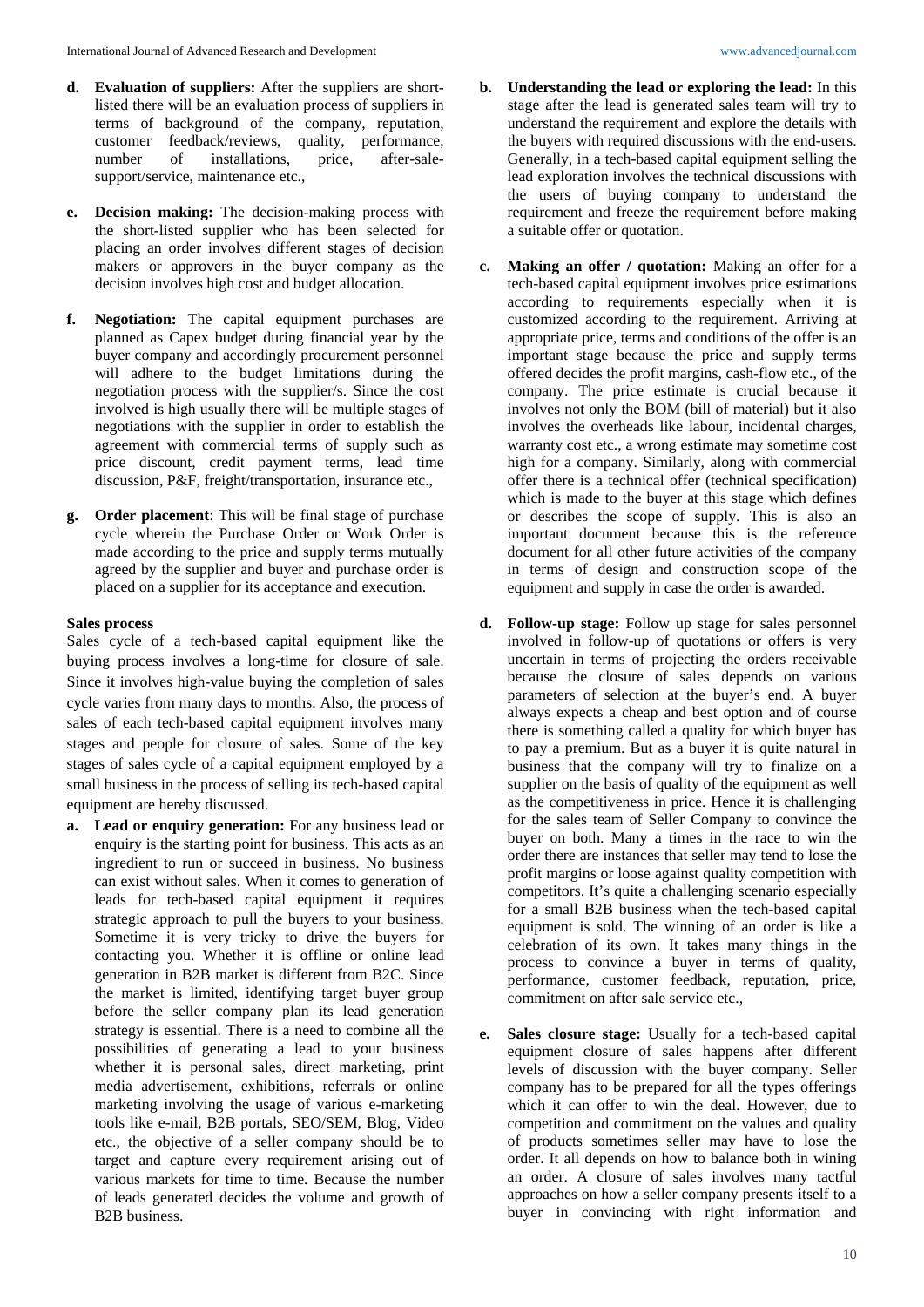facilitates the decision maker to take a decision on buying their product. Negotiation skills really matter in closing a deal in such high value capital equipment sale. Hence, in the majority of small B2B companies the owner of the company is usually involved in final negotiation with the buyer which makes it better for closure of sales with instant decisions on price and other terms of supply before somebody else takes away the order with better offerings.

## **Off-line methods of marketing tech-based capital equipment**

Certain widely used offline marketing methods adapted by small-scale tech-based capital equipment small-scale tech-based capital equipment manufacturers/sellers in B2B business are discussed below:

- **a. Personal selling**: Personal selling has been traditionally followed over the years and even till date it is believed that it is one of the most effective sales approaches. Traditionally it is believed that personal sales help in building a personal relationship with the customers whereby bonding is developed with the customer. Even now the personal sale or involvement especially in the sales process of a high value capital equipment in B2B business is essential because it involves top management in the decision-making process. Although personal selling has its own advantages there are also a limitation in terms of the costs involved towards having in-house sales personnel for doing personal selling.
- **b. Direct marketing**: Due to the high-cost involved in personal selling direct-marketing is considered to be the best off-line marketing method for tech-based capital equipment to replace in person sales activities with alternative ways and means to contact and communicate with prospects. This method is costeffective compare to conventional personal selling. Some of the direct marketing methods are mass mailing of company profiles to target prospects, tele-marketing etc., However, the direct marketing also has its own limitations in giving the expected results because of spending time in making unnecessary cold calls by the sales team.
- **c. Trade-show/exhibition/conferences/customer meets:** Exhibitions or Trade Shows or Conferences or Customer Meets relevant to the product or business are one of the main methods of promotion of capital equipment for selling companies. The trade-shows or exhibitions or Conferences / Customer Meets gives an opportunity for the sellers of tech-based capital equipment to show-case or demonstrate the product to the target buyers during such events which gives an opportunity to meet many buyer prospects at the same time to promote the products or bring awareness among the target buyers/visitors of these trade shows or exhibitions or conferences or customer meets.
- **d. Dealership/distributorship networks:** Before the advent of internet usage in sales and marketing of techbased capital equipment there was an immense need of dealers/distributors within India. Though the concept of dealership within the domestic market is reducing now a days the distribution in the international market is still a need. The representation of company product through

a dealer or a distributor gives the confidence to the buyer that locally there is someone who can support them for all their needs. The buyers prefer a local representative of the selling company whenever they plan to buy a high-cost equipment so that they can reach a representative easily whenever they require a service. This kind of arrangement of selling through a local representative makes it easy for the seller to build confidence in the buyers. Also, the dealership or a distributorship is essential for a seller or a manufacturer to reach out to different markets using the presence of dealers as an extending marketing arm. Having a dealer or a distributor has many benefits for a seller in terms of administrative savings, customer exposure, market research, expansion, customer service etc.,

- **e. Advertisement in print media:** The tech-based capital equipment manufacturers generally advertise the product in industrial magazines which are relevant to the target industry. There are many industrial magazines pertaining to various industries. The techbased manufacturer should ensure that the advertisement is given in a relevant industrial magazine which reaches the target audience. However, there is a slag in the magazine readers in the recent years and also the life of the print advertisement is very short.
- **f. Referrals:** One of the last but not the least method of generating offline leads is through referrals. If an existing customer refers the name of the tech-based capital equipment manufacturing company who is already using the product of the manufacturing/seller company gives a strong confidence to the new buyer for taking a decision to go-ahead with purchase of said equipment from the seller. Reference always has its own weightage in converting the decision of a buyer into a positive action of buying.

## **On-line methods of marketing tech-based capital equipment**

- **a. Website:** Creation of a website for a B2B small business manufacturing tech-based capital equipment is like creating a virtual platform or show-room of its products/services. Website helps in furnishing all the details about the business to the outside world. It acts as a 24x7 showcase for the business. Especially the interactive website helps the business to stay in touch with the prospective buyers to negotiate the business opportunities. The website has an access to the prospects from any corner of the world. Anybody at any time can get in touch with the B2B small business manufacturing tech-based capital equipment to know more about the company and products.
- **b. E-mail marketing:** E-mail marketing has become one of the primary communication modes in the B2B business today. Unlike the conventional or traditional way of communication through the letters, fax etc., the e-mail communication acts as an instant delivery of messages and is available for interacting with the prospects or customers 24x7. Especially for a B2B small business manufacturing a tech-based capital equipment the e-mail playa vital role in sufficing the extensive communication needs. Especially in the B2B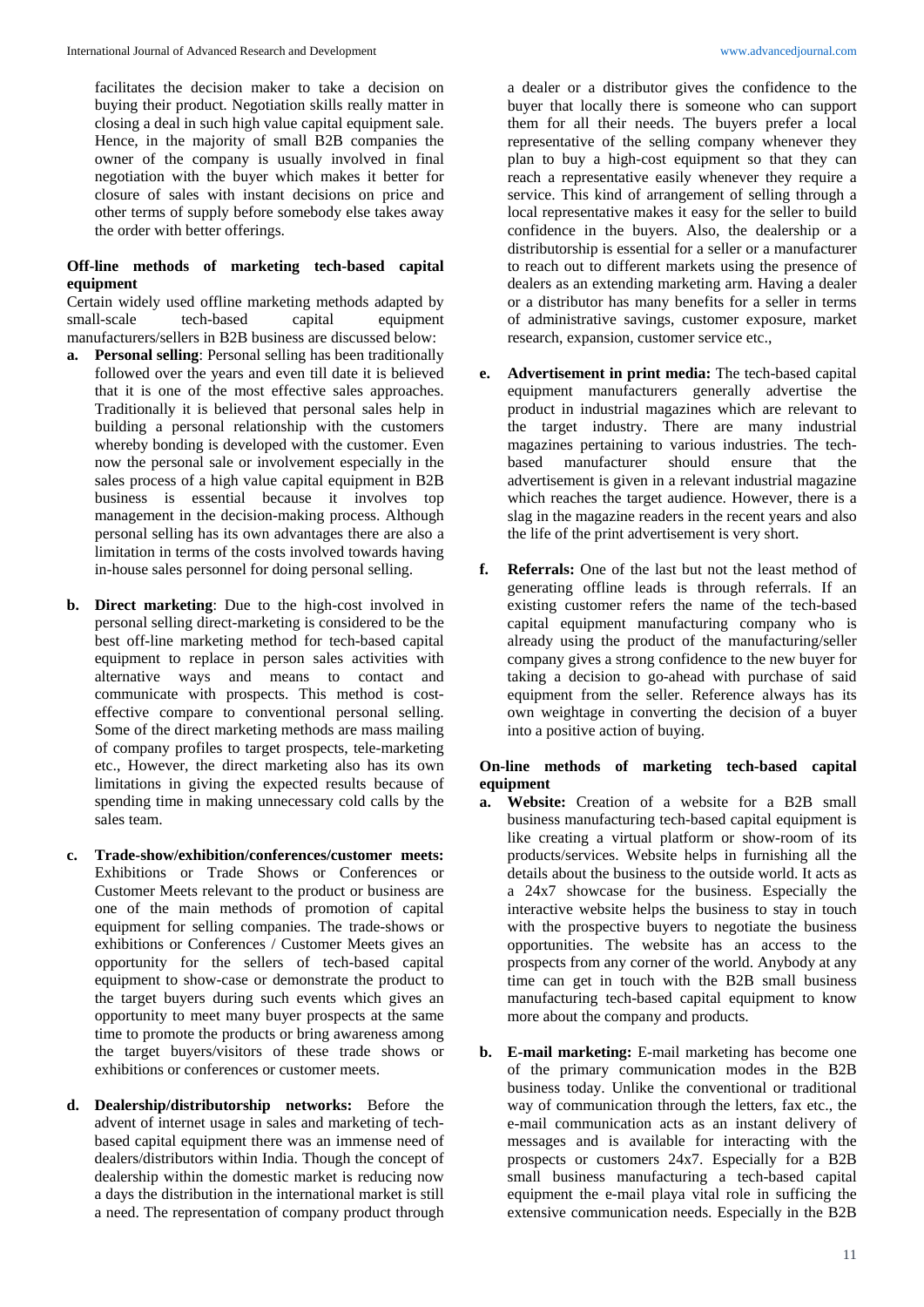business of tech-based capital equipment it so happens that, there will be an innumerable communications cycles during the buy-purchase period involving many rounds of discussions and decision making. Since the closure period of any capital equipment usually involves lengthy sales cycles e-mail communication has greatly helping the buyer-seller organizations to exchange any amount of information between them during the sales process. Also, the e-mail communication avoids the bundles of paper work which is otherwise in practice for B2B businesses over the years and indirectly helps to organizations to go paperless and environmental free.

- **c. B2B portals:** There are leading B2B portals in India like IndiaMart, TradeIndia, Sulekha, JustDial, ExportersIndia etc., providing services of generating leads for the B2B businesses. These B2B Portals enables the buyers and sellers to meet on a common online platform to do business. A small B2B business in manufacturing of capital equipment cannot afford to have in-house sales personnel to generate leads as it costs heavily without any guaranteed returns. Whereas becoming a paid member in the leading B2B portals provides them a guaranteed return on investment by availing valuable business leads which they can covert in the orders later. B2B portals also offer free membership to businesses thereby creating an opportunity for B2B small businesses to be in the online world.
- **d. Blog marketing:** Having a blog for a small business B2B manufacturing tech-based capital equipment company has many benefits. Blog is like having another website for the business. The advantage of blog is that business can post the content about its product, events, achievements etc., to promote the content which in turn helps as a content marketing for SEO (search engine marketing). B2B business possess the ownership of the blog and it is in the control of the B2B business which owns this blog unlike posting a content on a third-party social media sites or business portals. Usage of blog is very easy and user-friendly and apt for small businesses.
- **e. Search engine optimization (SEO):** When a small business who is into manufacturing of tech-based capital equipment has first of all limitations in terms market size and number of buyers. A capital equipment is by and large is not repetitively purchased. It is mostly a one-time sale for the B2B business as it is an investment-based product for a buyer company. When this is the case, it becomes important for the seller company manufacturing these kinds of tech-based capital equipment to expand its markets. This can happen only when the company has widened its reach using a powerful tool like SEO (search engine optimization) to increase its visibility for the prospective buyers whenever they are looking for such tech-based capital equipment online through a search engine like google, yahoo, bing etc., It becomes important for a seller to increase its visibility to reach the buyers at the right time whenever they search through the search engines and drive the traffic

successfully to visit their website for enquiring about the products. The SEO helps the seller companies to increase the visibility and search results of the search engines organically whenever the prospects are looking for a supplier for their requirements. If the supplier details are not appearing in the first pages of search results of search engines it means that the suppliers lose an opportunity of business whenever prospects are looking for them or their products. Search Engine Marketing techniques like PPC (pay per click) ensures a guaranteed ROI by bringing a warm business leads to the company. It is worth sometimes for a small company to spend a reasonable amount on these tools like SEO or SEM to bring big results to their business in capturing the right prospect at the right time which is very crucial for a product like tech-based capital equipment which is considered as one-time buy or sale for buyer or seller.

- **f. Social media marketing:** Social Media Marketing for a small business in the B2B with specialized product like tech-based capital equipment may not find a target audience in the social media platforms like Facebook, Twitter, Instagram etc., as these platforms are highly effective for B2C market. However social media platform like LinkedIn may help the business in building networks and references. However, having a presence in social media platforms will greatly help the business in bringing a consistent awareness and brand building of the business in particular in the long run.
- **g. Video marketing:** Video marketing greatly helps the small business in B2B manufacturing a tech-based capital equipment by practically demonstrating the running or operation of the equipment in the video form. Videos of equipment showing all its parts or subsystems and features greatly help in passing a real-time experience to the prospective buyers about the equipment. It becomes difficult for a small business to bring the buyer to the place where the equipment is manufacturing from all the places. Whereas the video of an equipment fills this gap to demonstrate about the equipment and its features online to a buyer whereby convincing a buyer about its quality and features.

## **Conclusion**

Marketing of Tech-based capital equipment for a small company is always challenging as the seller or a manufacturer has to connect the customer requirement to the product specifications. Tech-based capital equipment marketing in B2B is distinctive compare to marketing the products in B2C because of its typical high cost and technical contents involving several value-based features the tech-based capital equipment is categorised as Capex items or investment-based items. The process of marketing a techbased capital equipment has its own distinctive methods to generate business from the prospective customers. Since the market as well as the target customer group is limited, there are specialized ways to market or sell the capital equipment either through off-line or on-line modes. Sales cycles are usually extensive varying from one month the several months. Given the level of its high-cost the buying process of a tech-based capital equipment requires justification of its spending by the buyer and hence decision levels involved in